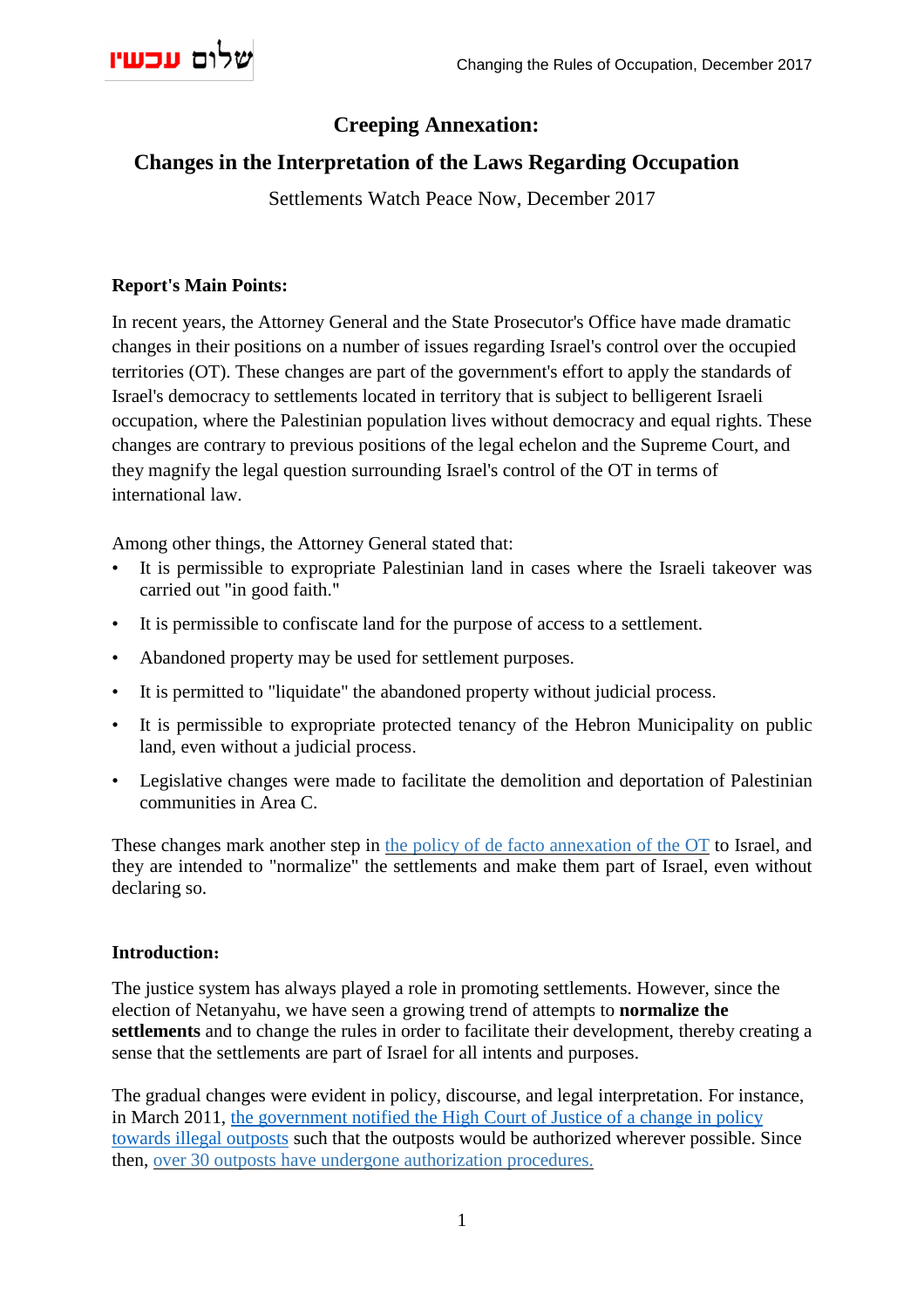

During that time, the government appointed the Edmond Levy [Committee](http://peacenow.org.il/en/the-settlers-have-the-levi-committee) to provide a negative counterweight to the Talia Sasson report on illegal outposts and to offer legal tools to help develop the settlements and outposts.

Changes in the legal discourse also began to appear. While in the past, one could find in the state's responses references to unregistered, privately-owned Palestinian land as private land, today it is typically referred to as property "located outside of the state-land line".

As part of the coalition agreement of the current [government,](http://peacenow.org.il/en/analysis-of-the-coalition-agreement-between-the-likud-the-jewish-home-party) an outpost regulation team was set up to provide legal solutions to legitimize what is illegal in the settlements. [Pinchas](http://www.israelnationalnews.com/News/News.aspx/237251) [Wallerstein](http://www.israelnationalnews.com/News/News.aspx/237251) was recently appointed as the head of the regulation team. Wallerstein was head of the Binyamin Regional Council and was responsible for the establishment of dozens of illegal outposts and involved in large-scale illegal construction.

Justice Minister Ayelet Shaked [appointed](https://www.haaretz.com/israel-news/.premium-1.818427) Attorney Amir Fisher, who represented the Regavim right wind Association in many petitions, as a special external adviser whose role is to review all the state's responses to settlement issues, and to make comments and changes. Appointing a political advisor to intervene in the professional considerations of the State Prosecutor's Office is an unprecedented step, the results of which are reflected in the state's responses. As the Justice Minister proudly stated, the reactions regarding the settlements are ["different](https://www.haaretz.com/israel-news/.premium-1.818427) than they used to be."

The Knesset enacted the [Expropriation](http://peacenow.org.il/en/grand-land-robbery-implications-regulation-bill-reality-ground) Law, also known as the "Regulation Law," intended to legitimize the land grab that was carried out in many outposts and settlements. But it seems that in the past year, after attorney Avihai Mandelblit was appointed Attorney General, there have been far-reaching changes in the legal positions of the justice system and the mechanisms of law enforcement in Israel.

The following are some of the changes in Israeli legal interpretation in recent months.

## **1. Use of the "market regulation" doctrine to expropriate Palestinian land - actual implementation of the principles of the "Regulation Law"**

The doctrine of "market regulation" is a legal arrangement that, in certain cases, allows the person who purchased property without the owner's consent due to an honest error (e.g., a property sold by a thief so that the buyer had no reason to suspect that the seller is not the owner) to prevent the return of the property to its owner and to pay him monetary compensation. The idea is to prevent a situation in which the chain of transfers of an asset could collapse at any moment, if it so happens that someone disagreed with the transfer along the way, possibly causing great harm to the market activity and trade in property.

In [mid-November](https://www.haaretz.com/israel-news/.premium-1.824008) 2017, the state notified the High Court of Justice of its intention to [expropriate](https://www.haaretz.com/israel-news/.premium-1.824008) 45 dunams of land from Palestinians in the Ofra area in order to approve a building plan that would legalize parts of the settlement. The legal justification given in the state's [response](http://peacenow.org.il/wp-content/uploads/2017/11/AG-response-expropriation-law.pdf) to the High Court of Justice is the use of the "market regulation" doctrine set out in section 5 of the Order Concerning Government Property. It states that in certain cases, when a transaction is made between the Custodian of Government and Abandoned Property in the Civil Administration and any other party, the transaction will not be disqualified and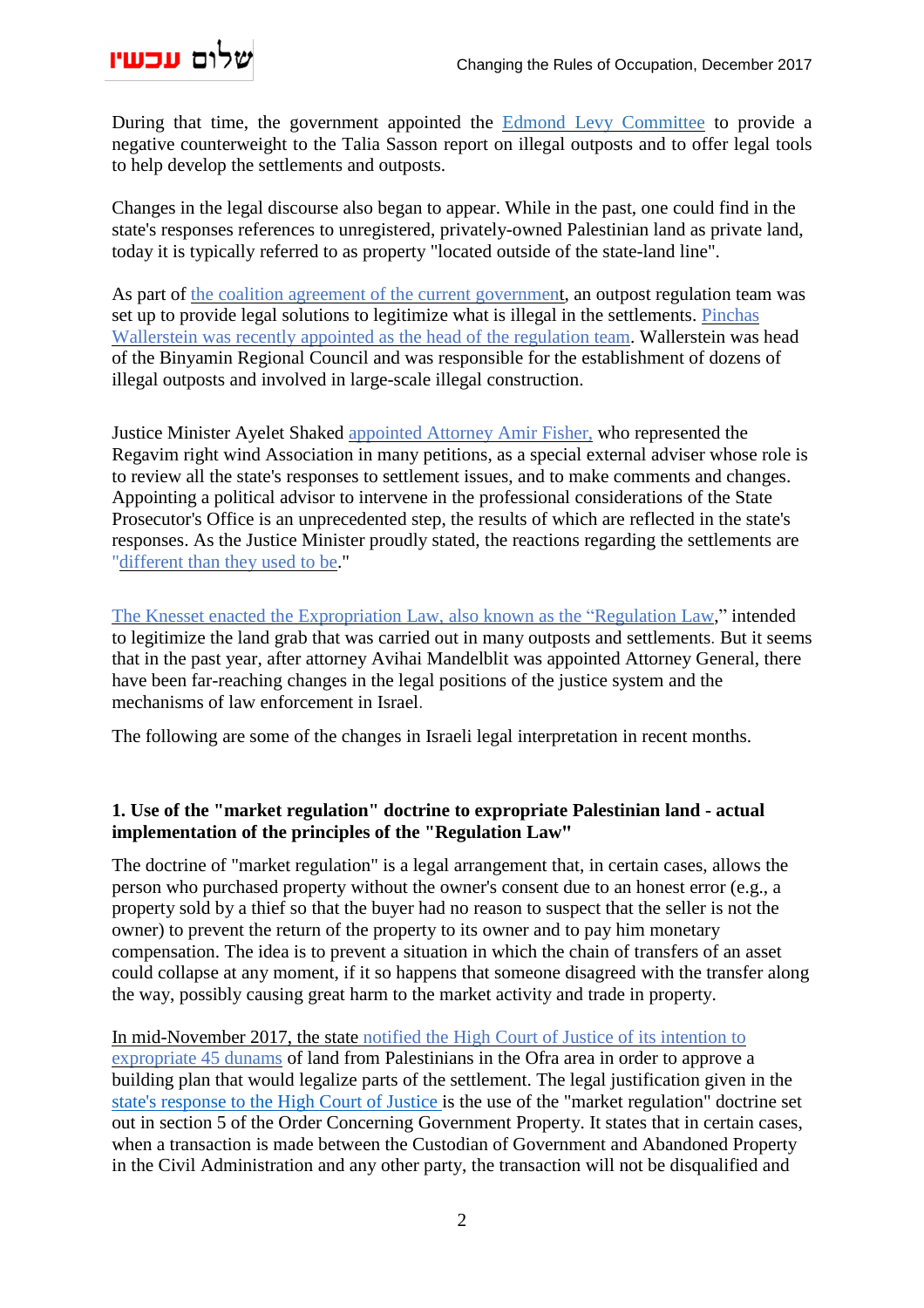

will remain valid (i.e. the land is expropriated with the obligation to compensate the owner). In other words, there is no obligation to evacuate the invaders and return the land to its owners.

The state's response is based on a [summary](http://peacenow.org.il/wp-content/uploads/2017/11/AG-opinion-article5-TakanatHashuk-071216.pdf) of a hearing held by the Attorney General in December 2017, in which he actually approved the application of the section to certain cases in which the Civil Administration had, in good faith, appropriated land that it did not own and transferred it to the use of the settlers. In fact, the Attorney General order allows for the expropriation of Palestinian land for the benefit of the settlements, which is forbidden by international law and is considered by the Israeli legal system to be a red line that cannot be crossed. Although the Attorney General limits the expropriation to cases in which there was an allocation by the Civil Administration (CA), it also includes, for instance, cases of illegally built houses, i.e. without building permits and contrary to the master plans that are in force. The issue of the CA acting in good faith is questionable, as it is clear that the CA has been negligent in its task of finding out the status of the private lands it has allocated. Therefore, according to the position of the Attorney General, negligence and good faith can coexist.

It should be noted that the Regulation Law enacted by the Knesset does, in effect, stipulate that private land that settlers invaded will not be returned, but will be expropriated from the owners in return for compensation. In the Attorney [General's](http://peacenow.org.il/en/attorney-general-responds-to-regularization-law-petition-submitted-by-acri-peace-now-and-yesh-din-to-high-court-of-justice) response to the High Court of [Justice](http://peacenow.org.il/en/attorney-general-responds-to-regularization-law-petition-submitted-by-acri-peace-now-and-yesh-din-to-high-court-of-justice) that was filed in objection to the law, he states that the law is unconstitutional and should be disqualified. In the present opinion on "market regulation" it turns out that the principle underlying the expropriation law is acceptable to him, the only question being under what conditions it is permissible to apply it.

[Click](http://peacenow.org.il/wp-content/uploads/2017/11/AG-opinion-article5-TakanatHashuk-071216.pdf) here to read the summary of the discussion expressing the guiding legal opinion on the market regulation [Hebrew].

[Click](http://peacenow.org.il/wp-content/uploads/2017/11/State-Response-Takanat-Hashuk-Ofra-191117.pdf) here to read the state's response to the plan in Ofra - to implement the expropriation according to the market regulation [Hebrew].

# **2. Legal opinion permits expropriation of Palestinian land for paving an access road to the settlement (the case of Haresha)**

On November 15, 2017 the Attorney General published a legal opinion [allowing](http://peacenow.org.il/en/attorney-general-okays-confiscation-private-palestinian-lands-purpose-settlement) the [expropriation](http://peacenow.org.il/en/attorney-general-okays-confiscation-private-palestinian-lands-purpose-settlement) of Palestinian land for the access road to the Haresha outpost, west of Ramallah. The Attorney General links his decision to a recent ruling by the High Court of Justice, written by Judge Jubran in response to a petition by landowners from Silwad together with Yesh Din, submitted against the intention to use their lands, some of which are considered "abandoned properties." Justice Jubran stated that the settlers living in the Occupied Territories could be viewed as part of the local population of the area. Contrary to the consistent ruling of the HCJ since the 1970s, he ruled that it was permissible to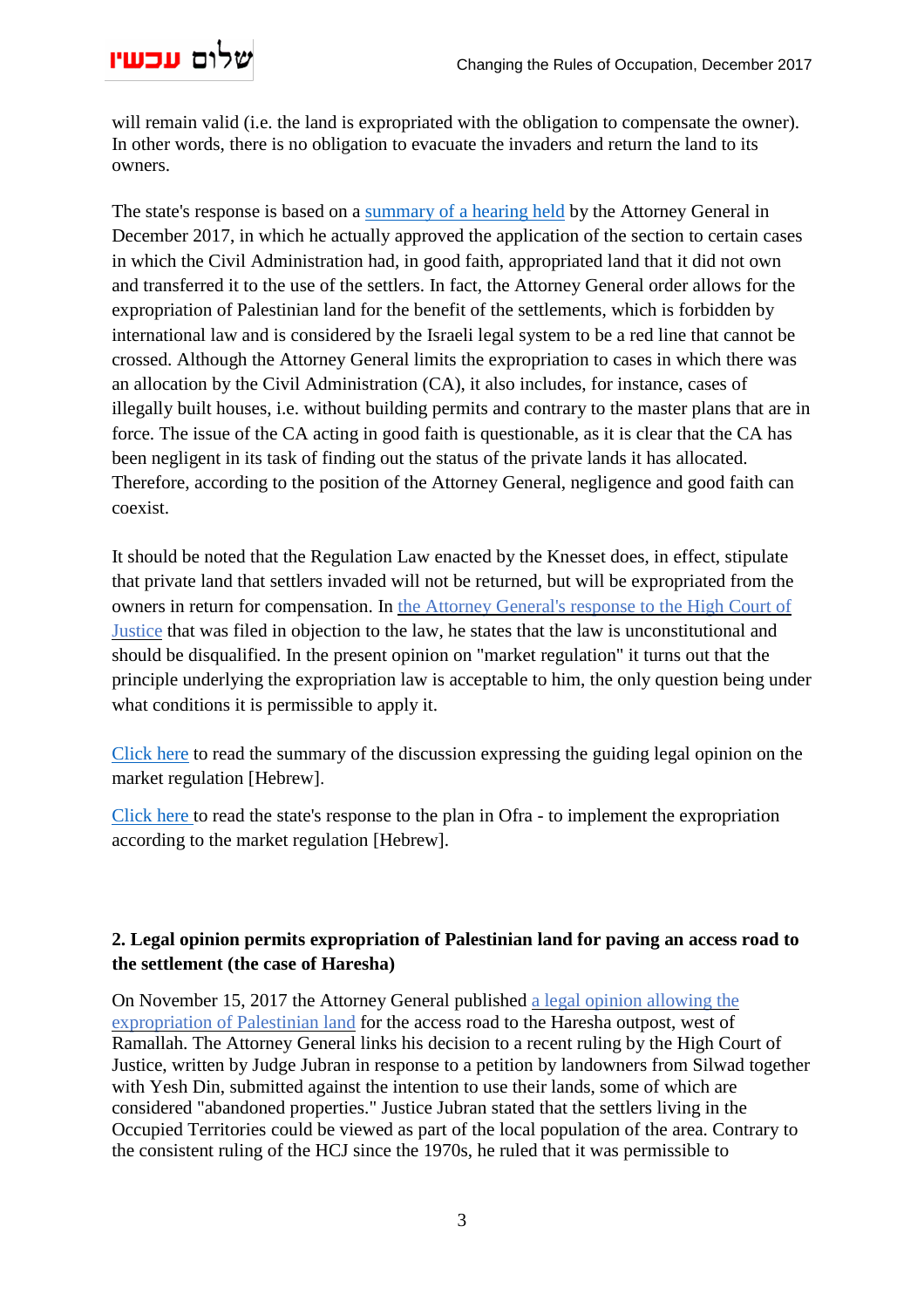

temporarily, and in certain cases, infringe on Palestinians' property rights even in the absence of a security need. The infringement is intended only to advance the interests of the settlers. In his opinion regarding the access road to the Haresha outpost, the Attorney General limited the use of expropriation to settlers only in certain cases, and determined that any such expropriation must be approved by him. Despite this, the breach of the consistent principle prohibiting the use of private Palestinian property for the purpose of the settlement project originating in the verdict of Elon Moreh in 1979—opens the door to extensive expropriations in all the OT and to the establishment of settlements on private Palestinian land.

For the opinion of the Attorney General regarding the expropriation in Haresha [Hebrew], click here.

For further [details,](http://peacenow.org.il/en/attorney-general-okays-confiscation-private-palestinian-lands-purpose-settlement) click here.

## **3 .The Use of Absentee Property**

In August 2016, an ad was [published](http://peacenow.org.il/en/amona-absentees-ad) in the newspapers announcing the intention of the Civil Administration to use land belonging to Palestinians who are considered absentees (living abroad) for the purpose of establishing a temporary site for the evacuees of Amona. The plan referred to the a legal opinion of the General [Attorney](http://peacenow.org.il/wp-content/uploads/2017/11/AG-opinion-Absentees-281116.pdf) which determined that it is permissible to make temporary use of abandoned properties and allocate them to the evacuees of Amona.

By law, abandoned properties are assets whose owners are abroad and under the Order Regarding Abandoned Property, the government serves as trustee for them until the owner returns. Thus, the Custodian must manage the properties in a manner consistent with the owner's interests.

It is important to note that the opinion that allowed the temporary use of properties whose owners are abroad for the benefit of the evacuees of Amona, is contrary to the policy and legal interpretation of the authority to manage abandoned properties as it was designed since 1967. Even the so-called "mother of settlements," the late Attorney Plia Albeck, who served as director of the civil department of the State Prosecutor's Office for many years, determined that absentee property **"cannot be used to establish Jewish settlements"** (from her lecture to the Israel Bar Association, 1985). This was also the opinion of the Assistant Attorney General to the Civil Administration from September 1997:

*"The Custodian is only a trustee who protects the property, lest it be harmed while the owner is absent from the area ... The essence of an 'abandoned property' as private property, of which the Custodian's possession is temporary and for the purpose of protecting the property only, entails a much more sweeping prohibition: [The Custodian] ought not to make any transaction with respect to the property which would contravene the said duty of preservation, and in particular his obligation to*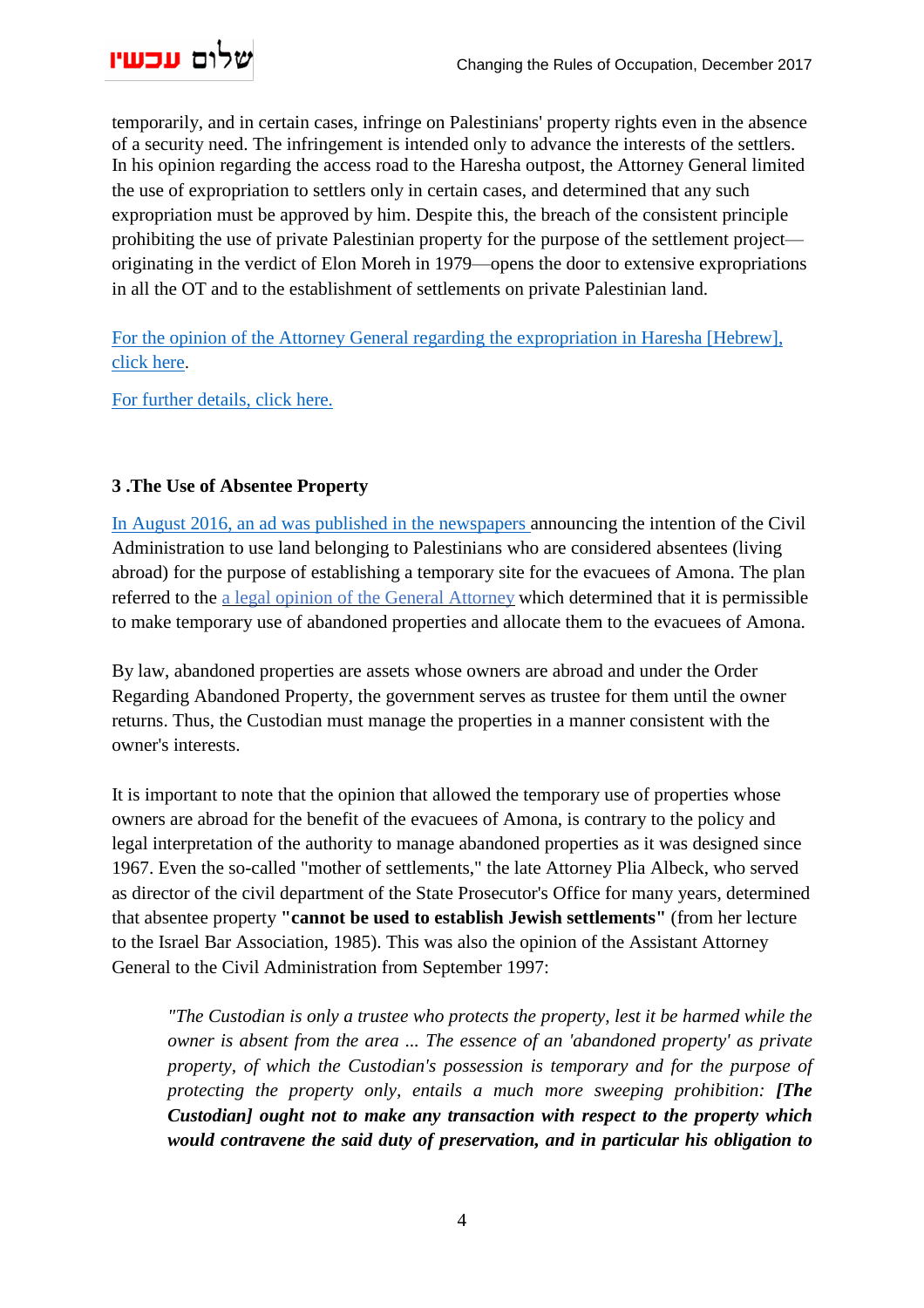

*return the property to the owners upon his return to the area"* [Emphasis in original]. (Quoted in the State Comptroller's Report, 56a, p. 220).

To read the legal opinion on the use of [abandoned](http://peacenow.org.il/wp-content/uploads/2017/11/AG-opinion-Absentees-281116.pdf) properties (as received from the Attorney General) [\[Hebrew\]](http://peacenow.org.il/wp-content/uploads/2017/11/AG-opinion-Absentees-281116.pdf) - click here.

For more [details,](http://peacenow.org.il/wp-content/uploads/2016/08/Amona_Absentees_PeaceNow_ENG.pdf) see here

## **4. Dissolution of joint ownership of abandoned properties**

Following the decision to use [abandoned](http://peacenow.org.il/wp-content/uploads/2016/08/Amona_Absentees_PeaceNow_ENG.pdf) properties for the evacuees of Amona, it turned out that most of the abandoned plots have several owners, that is, there is a joint ownership of several people in each plot, and only some of the owners are absentees while the rest live in the OT. This means that in order to make use of part of the plot (the "abandoned" part, that is, the part managed by the Custodian), a judicial process of dissolving a joint ownership is required before deciding which part of the plot belongs to each of the owners.

In order to overcome this legal obstacle, the Attorney General determined in an [opinion](http://peacenow.org.il/wp-content/uploads/2017/11/AG-opinion-piruk-shutfut-absentees-291216.pdf) on [December](http://peacenow.org.il/wp-content/uploads/2017/11/AG-opinion-piruk-shutfut-absentees-291216.pdf) 29, 2016 that in the special case of the use of abandoned property for the benefit of the evacuees of Amona, the Civil Administration is permitted to **force** an involuntarily disassociation, in a one-sided manner and without the agreement of the other partners, and to seize part of a plot based on its choosing (and not the court's). The reason for this is *"based on a strong public need to maintain public order and safety in the region under unique and exceptional circumstances"* (the opinion, section 5).

To read the legal opinion regarding the dissolution of the [partnership](http://peacenow.org.il/wp-content/uploads/2017/11/AG-opinion-piruk-shutfut-absentees-291216.pdf) in abandoned properties  $[Hebrew]$  – click here.

### **5. Examination of the Cypriot Model - compensation instead of return**

In addition to the above, the Prime Minister announced the establishment of a team to examine the possibility of establishing a special land tribunal[—similar](https://www.haaretz.com/israel-news/1.754136) to what was done in the dispute between Cyprus and [northern](https://www.haaretz.com/israel-news/1.754136) Cyprus (the latter under Turkish control) — in order to compensate the owners of land on which homes were built, instead of returning the land to them. It is important to note that in the case of Northern Cyprus, compensation was paid to owners who were abroad, whereas here the tribunal is meant to allow the use of land in return for compensation to owners who are *physically present* in the territories but who were forcibly removed from their land.

## **6. Expropriation of protected tenancy of the Hebron Municipality and allocation of land to settlers**

In October 2017, the subcommittee of the Higher Planning Council approved a request for a building permit for the construction of three [buildings](http://peacenow.org.il/en/new-plan-settlement-hebron) with 31 housing units for settlers in the heart of Hebron. The land is considered state land (owned by Jews prior to 1948), which was leased to the City of Hebron in protected tenancy for the construction and operation of a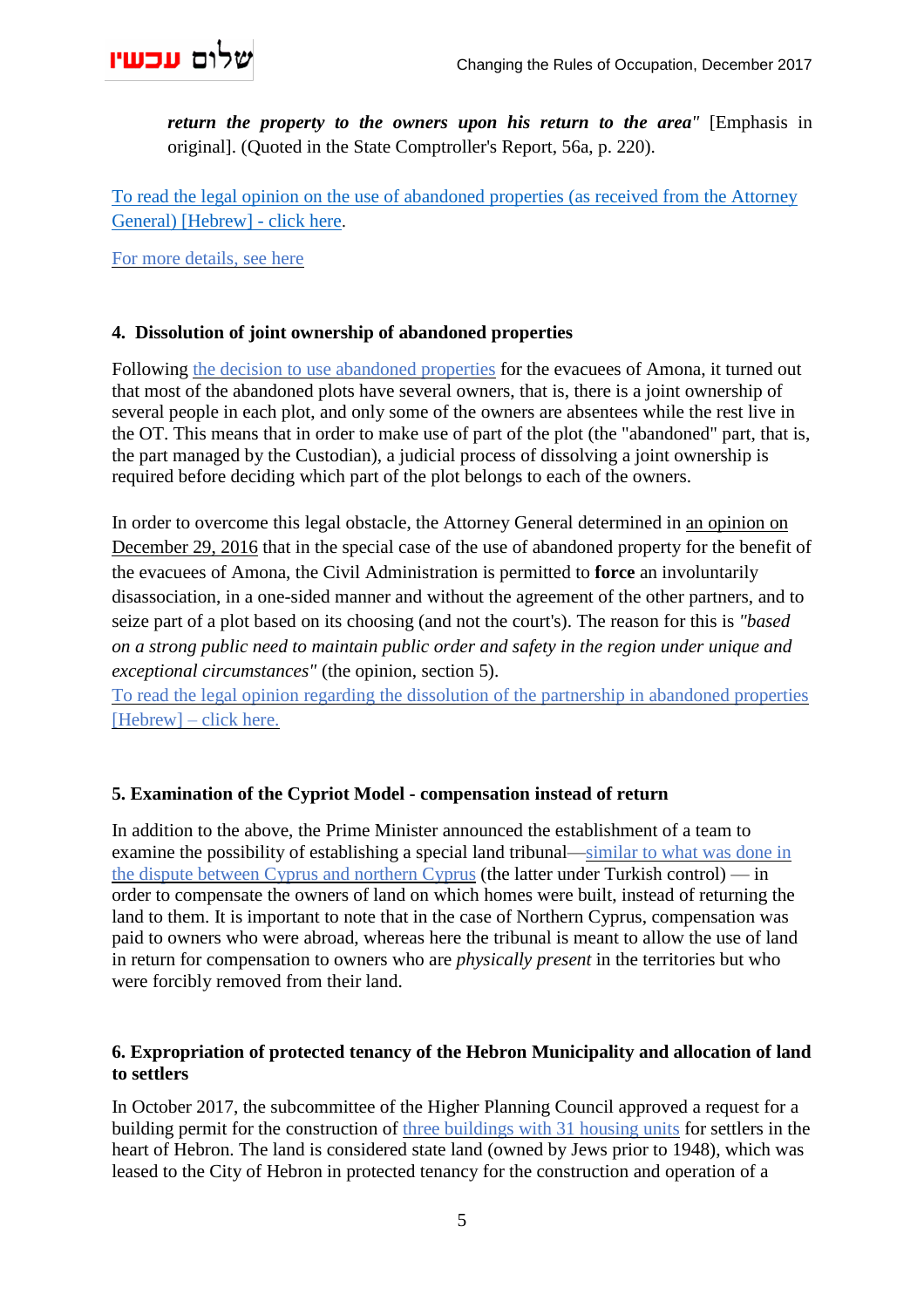

central bus station in Hebron. In the 1980s, the IDF seized the land for security needs and built a military base on it, and the central station moved to another location. Now it turns out that in the summer of 2016 the Civil Administration gave the Housing Ministry permission to plan the new settler neighborhood on the ground. In a hearing on the building permit, the representative to the Attorney General said: **"Our position, which is based on the position of the Deputy Attorney General, is that the protected right [of the Hebron municipality] is over."** This position is contrary to the position of the state to this day.

In 2007, the Judea and Samaria Legal Advisor was asked about this issue, and stated that [the](http://peacenow.org.il/wp-content/uploads/2016/08/%2525D7%252597%2525D7%252595%2525D7%252595%2525D7%252593-%2525D7%252599%2525D7%252595%2525D7%2525A2%2525D7%25259E%2525D7%2525A9-%2525D7%252590%2525D7%252599%2525D7%252595%2525D7%2525A9-%2525D7%2525A9%2525D7%2525A8%2525D7%252595%2525D7%25259F-%2525D7%252590%2525D7%2525A4%2525D7%2525A7-070607.pdf) protected tenancy of the Hebron [Municipality](http://peacenow.org.il/wp-content/uploads/2016/08/%2525D7%252597%2525D7%252595%2525D7%252595%2525D7%252593-%2525D7%252599%2525D7%252595%2525D7%2525A2%2525D7%25259E%2525D7%2525A9-%2525D7%252590%2525D7%252599%2525D7%252595%2525D7%2525A9-%2525D7%2525A9%2525D7%2525A8%2525D7%252595%2525D7%25259F-%2525D7%252590%2525D7%2525A4%2525D7%2525A7-070607.pdf) is still valid: "... This protected tenancy was never ended by a judicial order, as required by Jordanian law, and in light of the position of the Justice Ministry today, it is doubtful whether it will be possible to end it in the foreseeable future." In other words, once the security need is over and the military base moves elsewhere, the land is supposed to return to the Hebron Municipality. However, the Attorney General's current position that the land can be allocated to the settlement is actually a type of expropriation of the land from the Hebron Municipality for the use of a settlement. For more [details,](http://peacenow.org.il/en/new-plan-settlement-hebron) click here.

## **7. Legislative changes to evacuate Palestinians from Area C**

In the last year or two there has been a dramatic rise in house demolitions and the evacuation of Palestinians from their homes in Area C. As part of the increased enforcement against illegal construction by Palestinians, several legislative changes have been made to circumvent the route of appeal and hearing and to facilitate the demolition.

**A. Delimitation Orders for Palestinians** - In 2003, in order to deal with the phenomenon of the illegal Israeli outposts, the Commander of the Central Command signed an "Order Regarding Unauthorized Buildings" allowing for the evacuation of an entire outpost without the need for demolition orders on each structure. In the original [wording](https://www.aka.idf.il/SIP_STORAGE/FILES/8/60628.pdf) of the order, it was explicitly stated (in section 6 b) that it did not apply to "persons registered in the population registry of the area", i.e., does not apply to the Palestinian residents. However, on November 22, 2015, the Commander of the Central Command signed an [amendment](http://www.law.idf.il/SIP_STORAGE/files/3/1763.pdf) to the order that erases the reservation and applies it also to the Palestinian population, so that the amended order enables the evacuation of an entire community of Palestinians without the need for demolition orders for each structure.

On November 1, 2017, the first order to demarcate a specific Palestinian community was made. The Commander of the Central Command signed two orders to evacuate three Palestinian communities in Area C (Ein [al-Hilweh](https://www.timesofisrael.com/idf-issues-evacuation-order-to-jordan-valley-palestinian-shepherd-community/) and Umm Jamal in the northern Jordan Valley, and Jabal al-Baba in the [Al-Ezariya](https://www.haaretz.com/israel-news/.premium-1.823358) area – within the plan of ["E1"](http://archive.peacenow.org/entries/archive749)). According to the order, the area demarcated must be evacuated from each person and property within eight days, and it is forbidden to enter and stay there.

This order effectively orders the **forcible transfer of a protected population**, [which](https://www.acri.org.il/en/2017/11/15/escalation-in-area-c-new-order-in-northern-jordan-valley-and-increased-use-of-confiscation-orders-create-a-threat-of-forcible-transfer/) is prohibited under [international](https://www.acri.org.il/en/2017/11/15/escalation-in-area-c-new-order-in-northern-jordan-valley-and-increased-use-of-confiscation-orders-create-a-threat-of-forcible-transfer/) law and is even considered a "war crime" under the jurisdiction of the International Court of Justice in The Hague. The order, signed by the military commander in the area, deals explicitly with civil matters of planning and construction, which are supposed to be under the authority of the Civil Administration, and to be